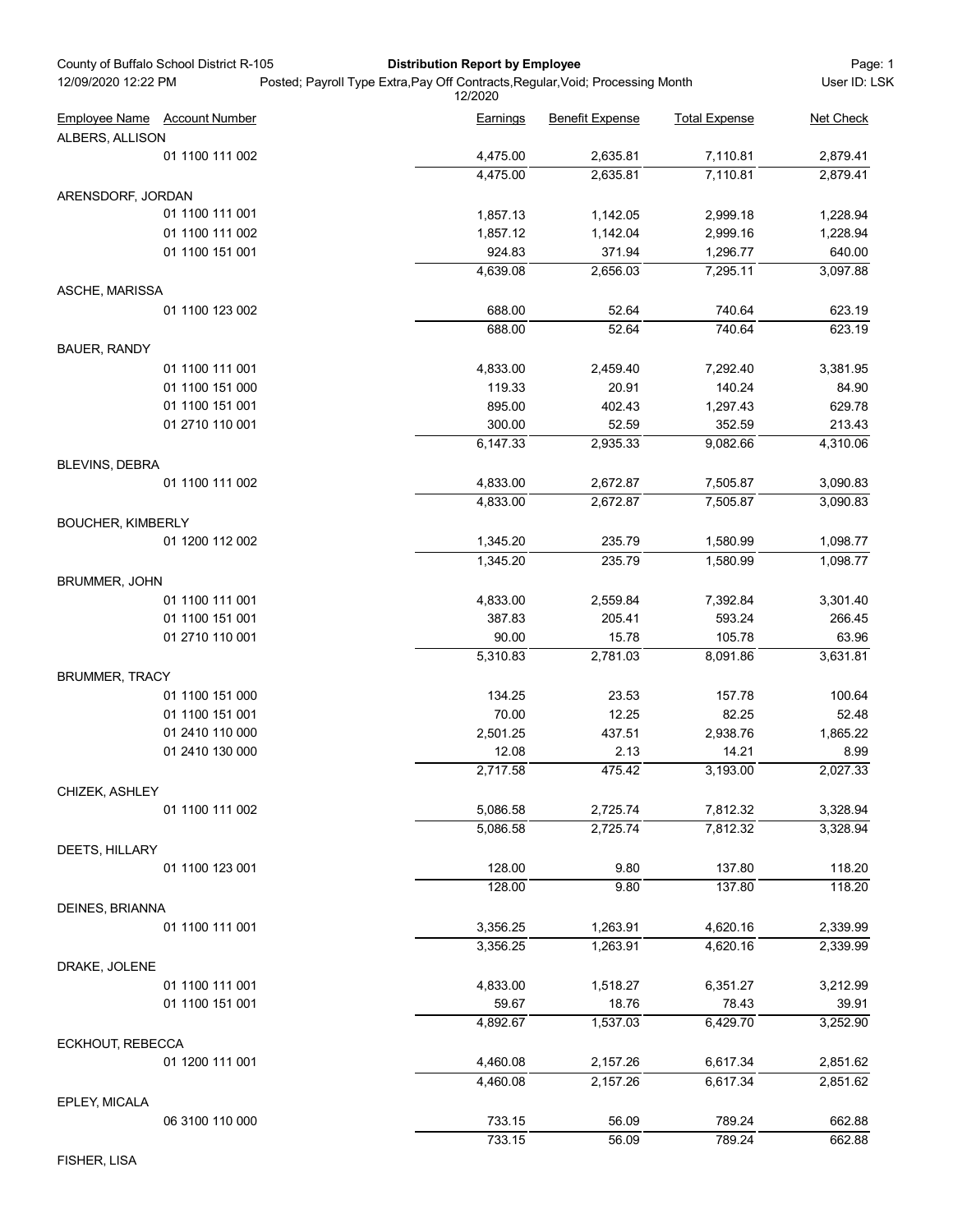|                         | County of Buffalo School District R-105 | <b>Distribution Report by Employee</b>                                                    |                                                |                      | Page: 2            |
|-------------------------|-----------------------------------------|-------------------------------------------------------------------------------------------|------------------------------------------------|----------------------|--------------------|
| 12/09/2020 12:22 PM     |                                         | Posted; Payroll Type Extra, Pay Off Contracts, Regular, Void; Processing Month<br>12/2020 |                                                |                      | User ID: LSK       |
| <b>Employee Name</b>    | <b>Account Number</b>                   | Earnings                                                                                  | <b>Benefit Expense</b><br><b>Total Expense</b> |                      | Net Check          |
|                         | 01 1100 111 002                         | 3,714.25                                                                                  | 634.79                                         | 4,349.04             | 2,348.25           |
|                         |                                         | 3,714.25                                                                                  | 634.79                                         | 4,349.04             | 2,348.25           |
| FULLTERTON, TERESA      |                                         |                                                                                           |                                                |                      |                    |
|                         | 01 1100 123 002                         | 128.00<br>128.00                                                                          | 9.80<br>9.80                                   | 137.80<br>137.80     | 118.20<br>118.20   |
| <b>FULTON, PATRICIA</b> |                                         |                                                                                           |                                                |                      |                    |
|                         | 01 1200 111 002                         | 89.68                                                                                     | 15.73                                          | 105.41               | 71.57              |
|                         | 01 1200 112 001 019                     | 358.72                                                                                    | 62.88                                          | 421.60               | 286.22             |
|                         | 01 1200 112 002                         | 874.38                                                                                    | 153.24                                         | 1,027.62             | 697.69             |
|                         |                                         | 1,322.78                                                                                  | 231.85                                         | 1,554.63             | 1,055.48           |
| GIBBONS, BRENDON        | 01 1100 111 001                         | 1,618.46                                                                                  | 605.62                                         | 2,224.08             | 1,144.31           |
|                         | 01 1100 111 002                         | 1,618.46                                                                                  | 605.62                                         | 2,224.08             | 1,144.31           |
|                         | 01 1100 151 001                         | 179.00                                                                                    | 66.95                                          | 245.95               | 127.28             |
|                         |                                         | 3,415.92                                                                                  | 1,278.19                                       | 4,694.11             | 2,415.90           |
| GIFFIN, DENISE          |                                         |                                                                                           |                                                |                      |                    |
|                         | 01 1200 111 002                         | 4,833.00                                                                                  | 2,238.99                                       | 7,071.99             | 3,568.65           |
|                         |                                         | 4,833.00                                                                                  | 2,238.99                                       | 7,071.99             | 3,568.65           |
| HERMAN, MICHAEL         | 01 1100 120 001                         | 1,909.33                                                                                  | 146.07                                         | 2,055.40             | 1,626.42           |
|                         | 01 2710 110 001                         | 90.00                                                                                     | 6.88                                           | 96.88                | 76.67              |
|                         |                                         | 1,999.33                                                                                  | 152.95                                         | 2,152.28             | 1,703.09           |
| HERMAN, TRAVIS          |                                         |                                                                                           |                                                |                      |                    |
|                         | 01 1100 120 001                         | 1,193.33                                                                                  | 91.29                                          | 1,284.62             | 984.86             |
|                         |                                         | 1,193.33                                                                                  | 91.29                                          | 1,284.62             | 984.86             |
| KOHLSCHEEN, LINDA       |                                         |                                                                                           |                                                |                      |                    |
|                         | 01 2510 110 000<br>01 2510 130 000      | 4,235.00<br>61.25                                                                         | 2,023.85<br>36.49                              | 6,258.85<br>97.74    | 2,663.35<br>35.33  |
|                         |                                         | 4,296.25                                                                                  | 2,060.34                                       | 6,356.59             | 2,698.68           |
| KRAUSE, TRACY           |                                         |                                                                                           |                                                |                      |                    |
|                         | 01 1190 111 002                         | 4,475.00                                                                                  | 2,627.38                                       | 7,102.38             | 3,035.68           |
|                         |                                         | 4,475.00                                                                                  | 2,627.38                                       | 7,102.38             | 3,035.68           |
| LAMMERS, VICKIE         |                                         |                                                                                           |                                                |                      |                    |
|                         | 01 1100 111 002                         | 3,343.75                                                                                  | 2,262.13                                       | 5,605.88             | 1,251.56           |
|                         | 01 1100 151 001<br>01 6200 111 002      | 298.33<br>2,250.00                                                                        | 201.85<br>394.34                               | 500.18<br>2,644.34   | 112.81<br>1,491.38 |
|                         |                                         | 5,892.08                                                                                  | 2,858.32                                       | 8,750.40             | 2,855.75           |
| LOEFFELHOLZ, KAMI       |                                         |                                                                                           |                                                |                      |                    |
|                         | 01 2130 116 000                         | 322.09                                                                                    | 24.64                                          | 346.73               | 297.45             |
|                         |                                         | 322.09                                                                                    | 24.64                                          | 346.73               | 297.45             |
| LOOMIS, CASEY           |                                         |                                                                                           |                                                |                      |                    |
|                         | 01 1100 111 001                         | 4,833.00                                                                                  | 2,354.62                                       | 7,187.62             | 3,019.89           |
|                         | 01 1100 151 001                         | 954.67<br>5,787.67                                                                        | 465.13<br>2,819.75                             | 1,419.80<br>8,607.42 | 600.22<br>3,620.11 |
| LUDWIG, ABIGAIL         |                                         |                                                                                           |                                                |                      |                    |
|                         | 01 1100 111 001                         | 3,111.33                                                                                  | 1,143.66                                       | 4,254.99             | 2,077.64           |
|                         | 01 1100 151 000                         | 134.25                                                                                    | 49.89                                          | 184.14               | 89.66              |
|                         | 01 1100 151 001                         | 219.00                                                                                    | 73.52                                          | 292.52               | 147.80             |
|                         |                                         | 3,464.58                                                                                  | 1,267.07                                       | 4,731.65             | 2,315.10           |
| MACIEJEWSKI, GARY       |                                         |                                                                                           |                                                |                      |                    |
|                         | 01 2710 110 000                         | 1,626.75                                                                                  | 124.44                                         | 1,751.19             | 1,398.07           |
|                         | 01 2710 110 001                         | 150.00<br>1,776.75                                                                        | 11.48<br>135.92                                | 161.48<br>1,912.67   | 128.90<br>1,526.97 |
|                         |                                         |                                                                                           |                                                |                      |                    |

MCKEON, TRACI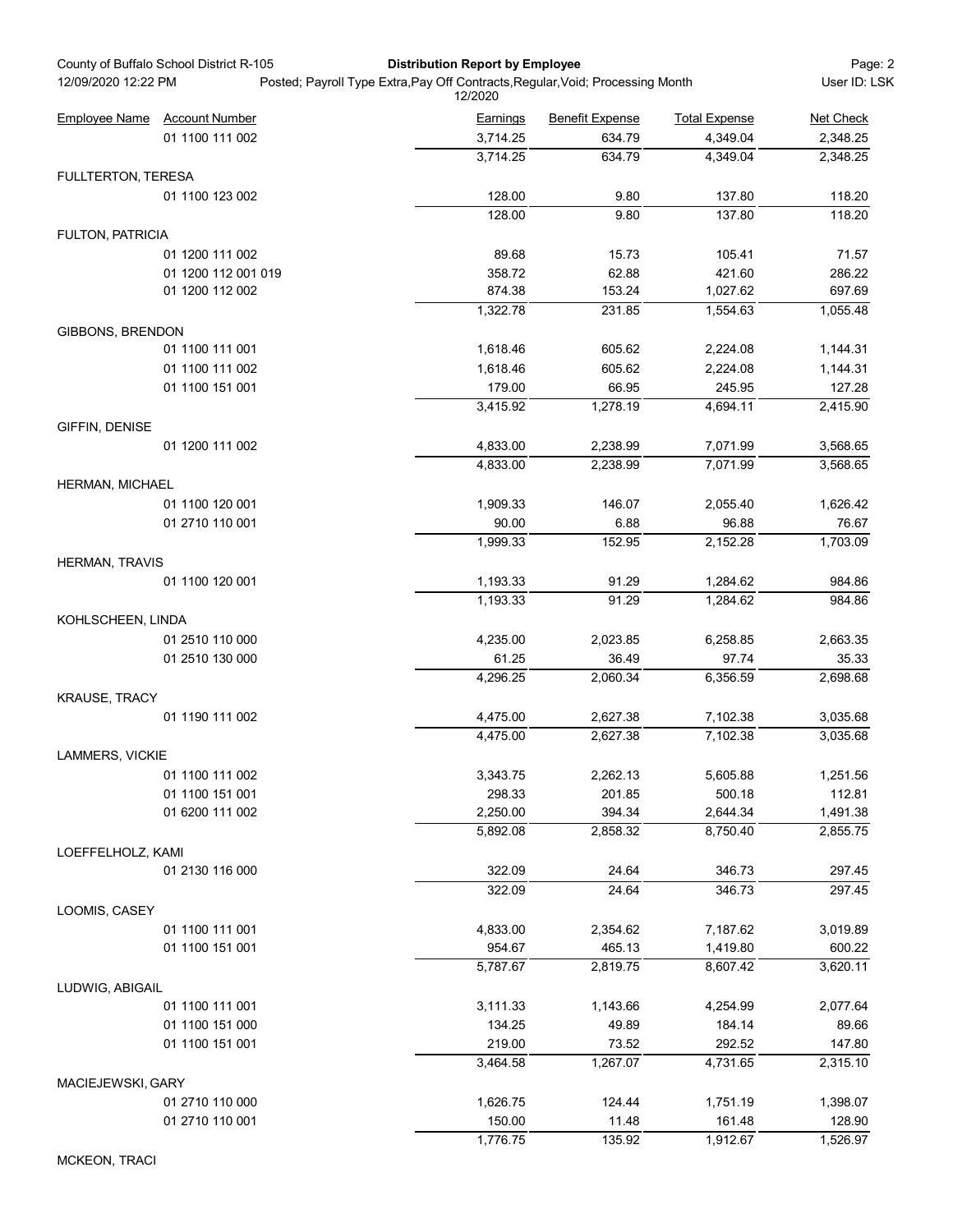| County of Buffalo School District R-105<br><b>Distribution Report by Employee</b><br>Posted; Payroll Type Extra, Pay Off Contracts, Regular, Void; Processing Month<br>12/09/2020 12:22 PM |                              |                     |                        |                      | Page: 3<br>User ID: LSK |
|--------------------------------------------------------------------------------------------------------------------------------------------------------------------------------------------|------------------------------|---------------------|------------------------|----------------------|-------------------------|
|                                                                                                                                                                                            | Employee Name Account Number | 12/2020<br>Earnings | <b>Benefit Expense</b> | <b>Total Expense</b> | Net Check               |
|                                                                                                                                                                                            | 01 1100 151 001              | 59.66               | 23.74                  | 83.40                | 46.24                   |
|                                                                                                                                                                                            | 01 2220 111 000              | 4,117.00            | 2,559.66               | 6,676.66             | 3,136.43                |
|                                                                                                                                                                                            |                              | 4,176.66            | 2,583.40               | 6,760.06             | 3,182.67                |
| METZ, JANET                                                                                                                                                                                | 01 1100 123 001              | 208.00              | 15.92                  | 223.92               | 192.08                  |
|                                                                                                                                                                                            |                              | 208.00              | 15.92                  | 223.92               | 192.08                  |
| MOLLRING, SCOTT                                                                                                                                                                            |                              |                     |                        |                      |                         |
|                                                                                                                                                                                            | 01 1100 123 001              | 128.00              | 9.80                   | 137.80               | 118.20                  |
|                                                                                                                                                                                            |                              | 128.00              | 9.80                   | 137.80               | 118.20                  |
| NICKEL, TRACI                                                                                                                                                                              | 01 1200 112 002              | 1,144.37            | 200.58                 | 1,344.95             | 891.16                  |
|                                                                                                                                                                                            |                              | 1,144.37            | 200.58                 | 1,344.95             | 891.16                  |
| NORDBY, SHANE                                                                                                                                                                              |                              |                     |                        |                      |                         |
|                                                                                                                                                                                            | 01 1100 111 002              | 4,728.58            | 2,526.22               | 7,254.80             | 3,354.02                |
|                                                                                                                                                                                            | 01 1100 151 001              | 447.50              | 239.06                 | 686.56               | 319.16                  |
| OLSON, MITCHELL                                                                                                                                                                            |                              | 5,176.08            | 2,765.28               | 7,941.36             | 3,673.18                |
|                                                                                                                                                                                            | 01 1100 120 001              | 1,790.00            | 136.94                 | 1,926.94             | 1,532.56                |
|                                                                                                                                                                                            |                              | 1,790.00            | 136.94                 | 1,926.94             | 1,532.56                |
| PAITZ, BRENDA                                                                                                                                                                              |                              |                     |                        |                      |                         |
|                                                                                                                                                                                            | 01 1100 111 002              | 3,460.67            | 2,448.01               | 5,908.68             | 2,191.75                |
| PANOWICZ, CONSTANCE                                                                                                                                                                        |                              | 3,460.67            | 2,448.01               | 5,908.68             | 2,191.75                |
|                                                                                                                                                                                            | 01 1200 112 002              | 1,428.11            | 250.32                 | 1,678.43             | 1,094.52                |
|                                                                                                                                                                                            |                              | 1,428.11            | 250.32                 | 1,678.43             | 1,094.52                |
| PHILLIPS, CORRYN                                                                                                                                                                           |                              |                     |                        |                      |                         |
|                                                                                                                                                                                            | 01 1200 112 002              | 1,443.03            | 252.93                 | 1,695.96             | 1,181.97                |
|                                                                                                                                                                                            |                              | 1,443.03            | 252.93                 | 1,695.96             | 1,181.97                |
| REESE, KIMBERLY                                                                                                                                                                            | 01 1100 123 001              | 480.00              | 36.72                  | 516.72               | 443.28                  |
|                                                                                                                                                                                            |                              | 480.00              | 36.72                  | 516.72               | 443.28                  |
| RIESSLAND, CARA                                                                                                                                                                            |                              |                     |                        |                      |                         |
|                                                                                                                                                                                            | 01 1200 112 002              | 248.57              | 43.57                  | 292.14               | 197.87                  |
|                                                                                                                                                                                            | 01 2710 110 000              | 1,538.19            | 269.62                 | 1,807.81             | 1,225.39                |
|                                                                                                                                                                                            | 01 2710 110 001              | 61.50               | 10.77                  | 72.27                | 49.66                   |
|                                                                                                                                                                                            |                              | 1,848.26            | 323.96                 | 2,172.22             | 1,472.92                |
| RILEY, BRANDI                                                                                                                                                                              | 01 1100 111 002              | 3,460.67            | 2,464.61               | 5,925.28             | 2,532.77                |
|                                                                                                                                                                                            |                              | 3,460.67            | 2,464.61               | 5,925.28             | 2,532.77                |
| RIPP, TRESSA                                                                                                                                                                               |                              |                     |                        |                      |                         |
|                                                                                                                                                                                            | 01 1100 111 001              | 3,490.50            | 1,288.59               | 4,779.09             | 2,479.39                |
|                                                                                                                                                                                            | 01 1100 151 001              | 208.83              | 36.43                  | 245.26               | 149.16                  |
|                                                                                                                                                                                            |                              | 3,699.33            | 1,325.02               | 5,024.35             | 2,628.55                |
| RODEHORST, ANASTACIA                                                                                                                                                                       | 06 3100 110 000              | 1,814.03            |                        |                      | 1,310.46                |
|                                                                                                                                                                                            | 06 3100 130 000              | 2.54                | 317.96<br>0.45         | 2,131.99<br>2.99     | 1.84                    |
|                                                                                                                                                                                            |                              | 1,816.57            | 318.41                 | 2,134.98             | 1,312.30                |
| RODRIGUEZ, STEPHANIE                                                                                                                                                                       |                              |                     |                        |                      |                         |
|                                                                                                                                                                                            | 01 1200 112 001              | 1,127.53            | 197.62                 | 1,325.15             | 732.10                  |
|                                                                                                                                                                                            | 01 1200 112 002              | 106.85              | 18.74                  | 125.59               | 69.36                   |
|                                                                                                                                                                                            | 06 3100 110 000              | 402.24              | 70.51                  | 472.75               | 332.13                  |
|                                                                                                                                                                                            |                              | 1,636.62            | 286.87                 | 1,923.49             | 1,133.59                |
| SHAFTO, BECKY                                                                                                                                                                              |                              | 1,301.00            | 219.67                 | 1,520.67             | 957.99                  |